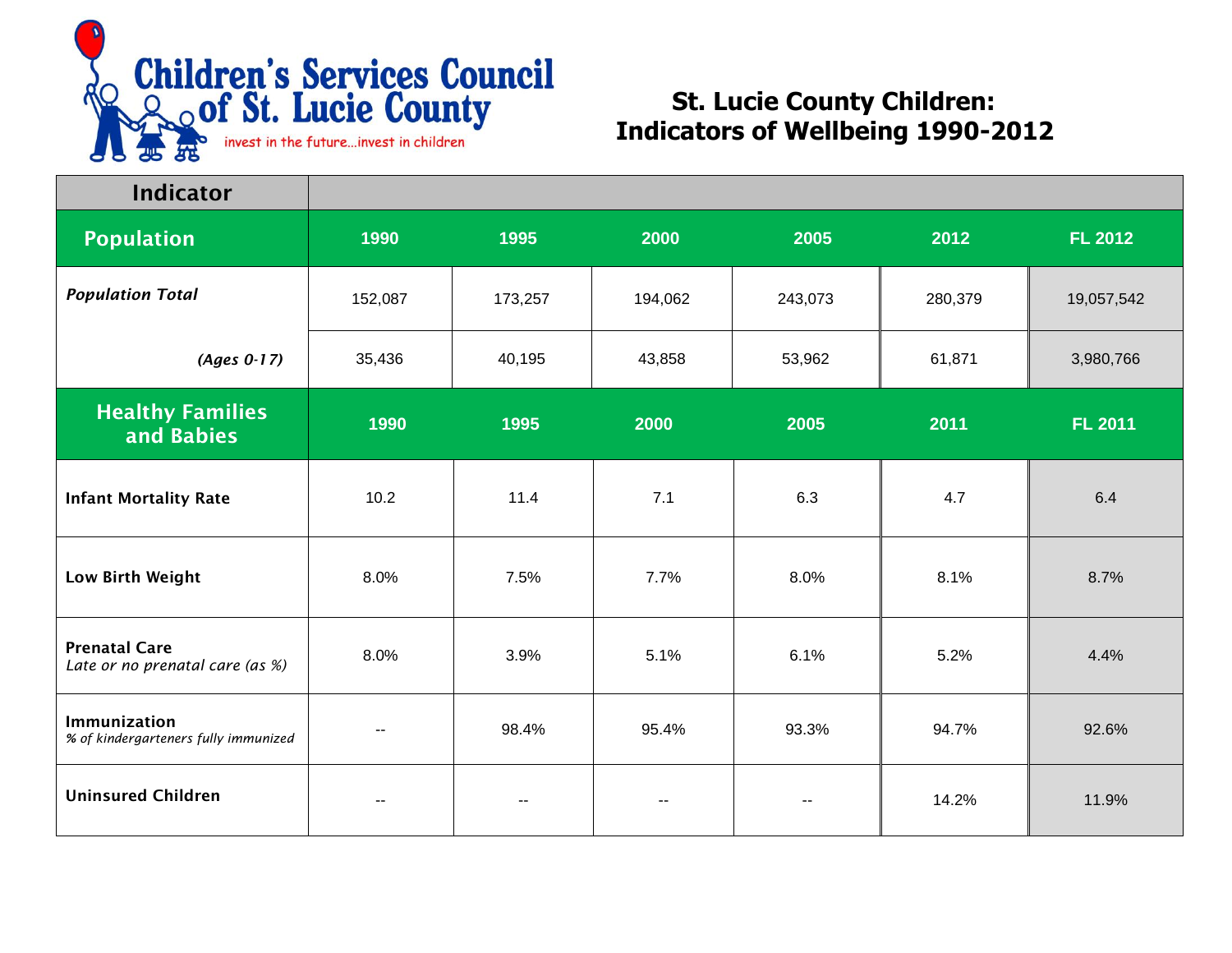

| <b>Teen Wellness and</b><br><b>Youth Development</b>            | 1990                     | 1995                     | 2000                     | 2005                     | 2012     | <b>FL 2012</b> |  |
|-----------------------------------------------------------------|--------------------------|--------------------------|--------------------------|--------------------------|----------|----------------|--|
| <b>Delinquency Referral Rate</b><br>$(Ages 10-17)$              | 108.1/1000               | 109.1/1000               | 101/1000                 | 93/1000                  | 62/1000  | 53/1000        |  |
| <b>Teen Birth Rate</b><br>(Ages 10-17)                          | 27.9/1000                | 16/1000                  | 12.3/1000                | 9.2/1000                 | 5.5/1000 | 5.4/1000       |  |
| <b>Substance Abuse</b><br>(past-30-day use)                     | 2000                     | 2004                     | 2006                     | 2008                     | 2012     | <b>FL 2012</b> |  |
| • Alcohol                                                       | 42.1%                    | 32.1%                    | 32.0%                    | 32.1%                    | 24.9%    | 24.6%          |  |
| • Marijuana                                                     | 16.8%                    | 13.4%                    | 13.2%                    | 11.9%                    | 11.9%    | 12.4%          |  |
| • Cigarettes                                                    | 21.9%                    | 14.6%                    | 11.3%                    | 11.4%                    | 5.2%     | 6.6%           |  |
| • Binge Drinking                                                | 19.9%                    | 17.1%                    | 16.7%                    | 17.2%                    | 9.3%     | 11.3%          |  |
| Bullying (ages 10-14)<br>(Experienced in past 30 days)          | $\overline{\phantom{a}}$ | $\overline{\phantom{a}}$ | $\overline{\phantom{a}}$ | $\overline{\phantom{a}}$ | 39.3%    | 36.1%          |  |
| <b>Family Building</b><br>and Strengthening                     | 1991                     | 1998                     | 2005                     | 2008                     | 2012     | <b>FL 2012</b> |  |
| <b>Child Maltreatment Rate</b>                                  | 59.5                     | 33.0                     | 35.8                     | **17.3                   | 13.3     | 13.2           |  |
| <b>Children In Poverty</b><br><b>Federal Poverty Guidelines</b> | 21.4%                    | 24.9%                    | 21.2%                    | 20.3%                    | 31.7%    | 25.1%          |  |
| Unemployment<br>(annual averages)                               | 13.2%                    | 12.6%                    | 5.7%                     | 4.7%                     | 11.3%    | 8.6%           |  |
| <b>Free &amp; Reduced Lunch</b>                                 | --                       | 53.2%                    | 48.2%                    | 54%                      | 62.8%    | 57.5%          |  |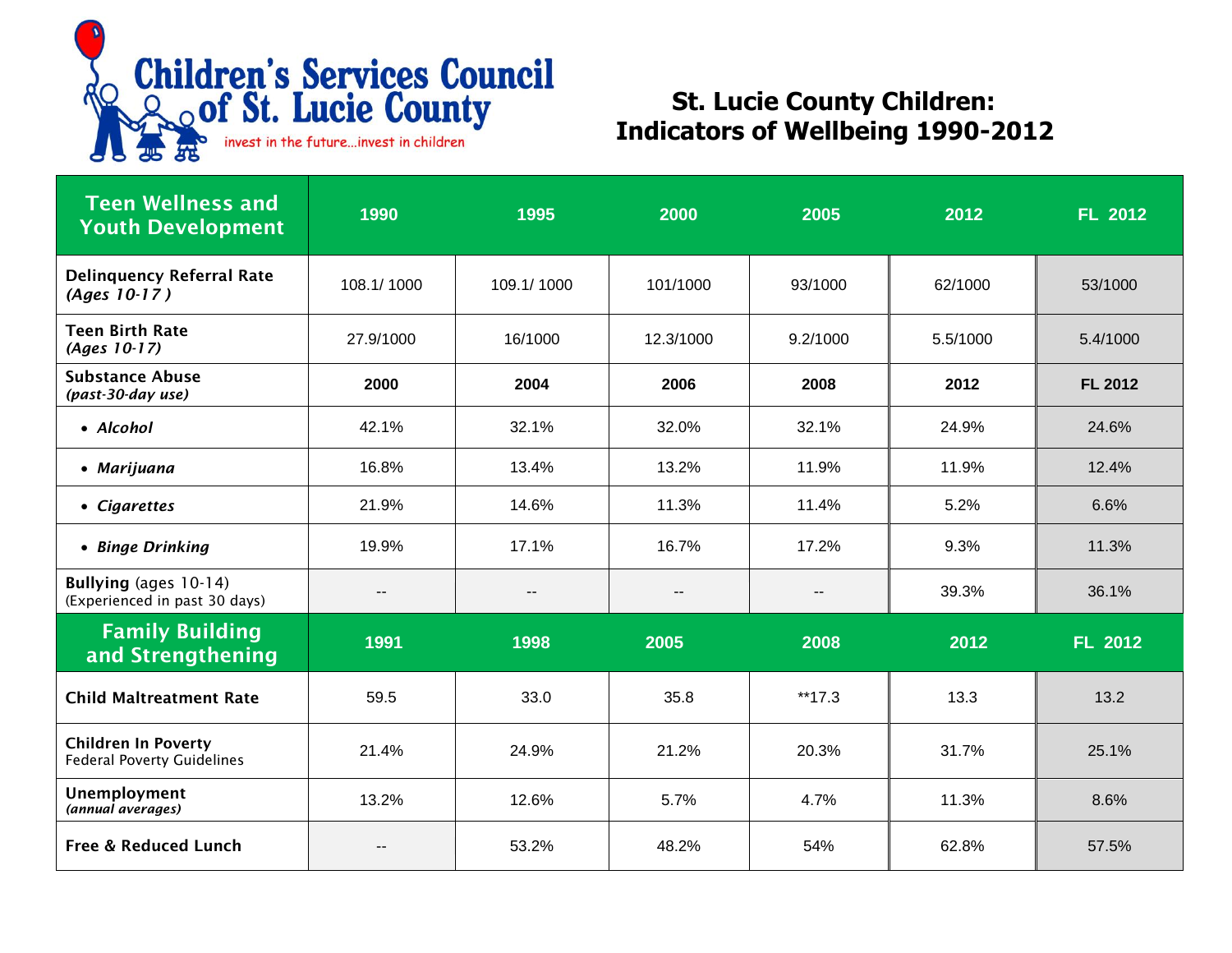

| <b>School Readiness and</b><br><b>School Success</b> | 1993                                            | 1998                     | 2003                     | 2012                  |                      | <b>FL 2012</b>        |                      |
|------------------------------------------------------|-------------------------------------------------|--------------------------|--------------------------|-----------------------|----------------------|-----------------------|----------------------|
| <b>Kindergarten Readiness</b>                        | $\overline{\phantom{a}}$                        | $\overline{\phantom{a}}$ | $\overline{\phantom{a}}$ | <b>ECHOS</b><br>Ready | <b>FAIR</b><br>Ready | <b>ECHOS</b><br>Ready | <b>FAIR</b><br>Ready |
|                                                      |                                                 |                          |                          | 90%                   | 70%                  | 91%                   | 71%                  |
| <b>FCAT 2.0 Reading</b>                              | % Scoring Level 3 and Above<br><b>2012 FCAT</b> |                          |                          |                       |                      |                       |                      |
| 5 <sup>th</sup> Grade                                | $- -$                                           | $\overline{\phantom{a}}$ | 53%                      | 54%                   |                      | 57%                   |                      |
| 8 <sup>th</sup> Grade                                | $- -$                                           | $\overline{\phantom{a}}$ | 45%                      | 51%                   |                      | 56%                   |                      |
| 10 <sup>th</sup> Grade                               | $- -$                                           | --                       | 54%                      | 45%                   |                      | 51%                   |                      |
| FCAT 2.0 Math                                        | % Scoring Level 3 and Above<br><b>2012 FCAT</b> |                          |                          |                       |                      |                       |                      |
| 5 <sup>th</sup> Grade                                | $-$                                             | --                       | 47%                      | 50%                   |                      | 58%                   |                      |
| 8 <sup>th</sup> Grade                                | $- -$                                           | $\overline{\phantom{a}}$ | 50%                      | 53%<br>57%            |                      | 59%                   |                      |
| 10 <sup>th</sup> Grade                               | $\overline{\phantom{a}}$                        | --                       | 69%                      |                       |                      | 34%                   |                      |
| <b>Graduation Rate</b>                               | 68.2%                                           | 75.4%                    | 76.8%                    | 70.6%                 |                      | 74.5%                 |                      |
| <b>Drop Out Rate</b>                                 | 4.5%                                            | --                       | 1.6%                     | 2.1%                  |                      | 1.9%                  |                      |
| <b>School Absences 21+Days</b>                       | $\overline{\phantom{a}}$                        | 17.8%                    | 17.3%                    | 13.9%                 |                      |                       |                      |

**\*\***Child Maltreatment – no trend available due to change in measurement of this indicator. Beginning 2010 Department of Children & Families calculates child maltreatment based on "verified" findings only, no longer including "some indication." Note: The symbol "--" denotes data not available.